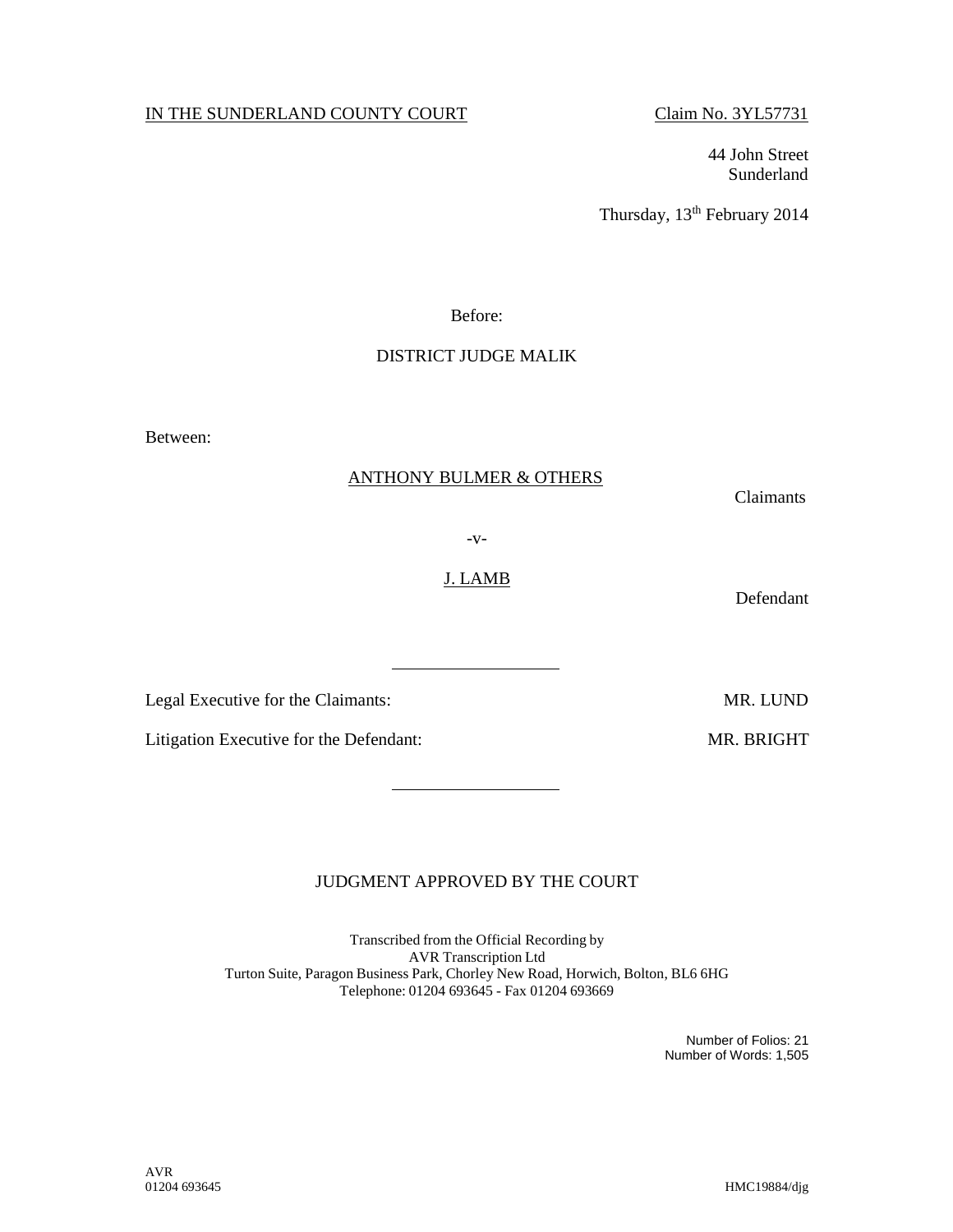|             | APPROVED JUDGMENT                                                                                                                                                                                                                                                                                                                                                                                                                                                                                                                                                                                                                                                                                                                                                                                                                                                             |
|-------------|-------------------------------------------------------------------------------------------------------------------------------------------------------------------------------------------------------------------------------------------------------------------------------------------------------------------------------------------------------------------------------------------------------------------------------------------------------------------------------------------------------------------------------------------------------------------------------------------------------------------------------------------------------------------------------------------------------------------------------------------------------------------------------------------------------------------------------------------------------------------------------|
| A<br>B      | THE DISTRICT JUDGE: These are joint claims by Anthony Bulmer, Stacey Lawton,<br>1.<br>Linda Lawton and Debbie-Lee Curry against Mrs J Lamb, arising from a road traffic<br>accident which is said to have occurred on 13 <sup>th</sup> August 2012. The proceedings were<br>issued a little while ago and there has been some stagnation of the proceedings for<br>reasons which I do not need to go into in this extempore judgment, but suffice it to say it<br>was listed for a telephone conference at which the claimants are represented by their<br>legal representative, Mr Lund, who is a legal executive, and the defendant is represented<br>by Mr Bright, who is a litigation executive.                                                                                                                                                                          |
|             | The majority of the directions have been agreed by the legal representatives, and part of<br>2.<br>the same is that, given the number of claimants plus the defendant, for the matter to be<br>allocated to the multi-track, not because of the complexity but simply because it is likely<br>to spill over two days. I have agreed to that allocation for those reasons.                                                                                                                                                                                                                                                                                                                                                                                                                                                                                                     |
| D           | 3.<br>There is an issue now regarding costs budgeting, for which I will give directions in due<br>course. I say 'an issue' $-$ it is really a non-issue but a practicality given that it is<br>necessary to consider costs budgeting in multi-track cases. I do not need to go through<br>the agreed directions, save to say that it is unfortunate that the court did not have on the<br>court file the case summary or indeed the draft directions from the claimants' solicitors,<br>but I accept Mr Lund's position that they had been emailed to the court as required.<br>That is, unfortunately, a shortcoming on the part of the court service, for which I<br>apologise. It was impossible for me to request the same to be emailed directly to me<br>whilst conducting this telephone hearing because I am having some difficulties with my<br>own judicial laptop. |
| E           | That said, the contentious issues between the parties are in relation to their expert<br>4.<br>evidence. Before I go into the medical evidence, the claimants seek permission to<br>obtain a further report from Legal & Technical Assessors to be filed and served by<br>30 <sup>th</sup> March, to which Mr Bright, on behalf of the defendant, raises no objections, so long<br>as it is simply a factual report and is not a forensic report. I understand this report will<br>be simply a factual update and, to that extent, that permission will be granted.                                                                                                                                                                                                                                                                                                           |
| $\mathbf F$ | 5.<br>The contentious issue, as I have already noted, is in relation to the medical evidence and<br>specifically in relation to the first claimant, Anthony Bulmer, and the third claimant,<br>Linda Lawton, being given permission to rely upon what is referred to as the psychology<br>report of Marie Pope, dated 17 <sup>th</sup> September 2012 in the case of Mr Bulmer, and of<br>Jacquie Smith, dated 13 <sup>th</sup> September 2012, in respect of Linda Lawton.                                                                                                                                                                                                                                                                                                                                                                                                   |
| G           | 6.<br>The claimants' position is quite simply that Part 35 of the Civil Procedure Rules does in<br>fact anticipate others doing the work and that is exactly what has happened in this case<br>vis-à-vis the psychology reports, it being the claimants' legal representative's<br>submissions that whereas the work was undertaken by Marie Pope in the case of Bulmer<br>and Jacquie Smith in the case of Linda Lawton, that was under the supervision of                                                                                                                                                                                                                                                                                                                                                                                                                   |
| H           | Dr King and is therefore permissible. It is also submitted that where psychological<br>injuries are identified – and in the context of these four claimants, that is only two out of<br>the four – the same was done early with a view to facilitating any CBT treatment which<br>may be necessary in the early course, which allows for mitigation and, so submits<br>Mr Lund, will be to the defendant's benefit.                                                                                                                                                                                                                                                                                                                                                                                                                                                           |
|             |                                                                                                                                                                                                                                                                                                                                                                                                                                                                                                                                                                                                                                                                                                                                                                                                                                                                               |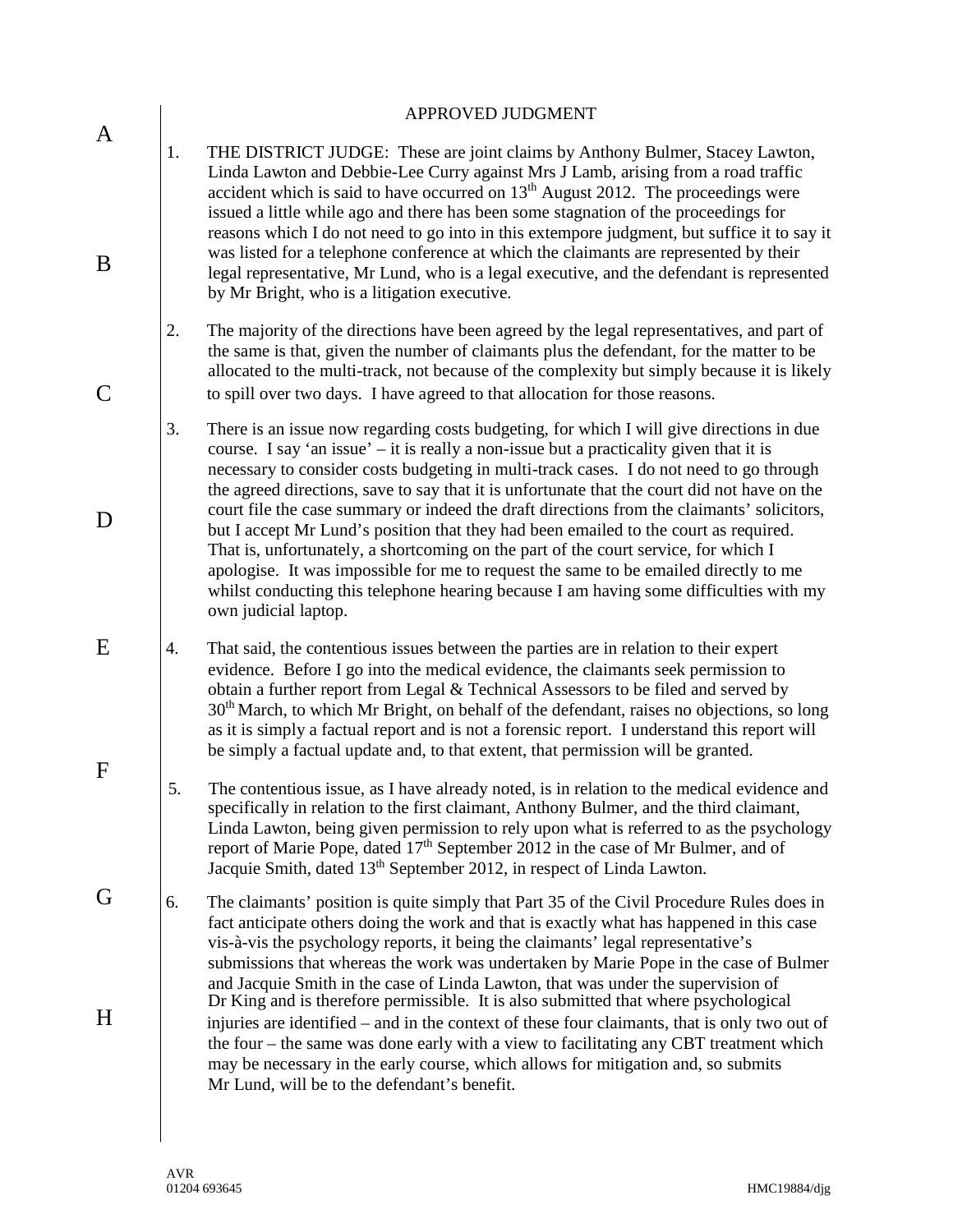|             | 7.  | Apart from those submissions, the two claimants seek to rely upon a statement from                                                                                                                                                                                                                                                                                                                                                                                                                                                                                                                                                                                                                                                                                   |
|-------------|-----|----------------------------------------------------------------------------------------------------------------------------------------------------------------------------------------------------------------------------------------------------------------------------------------------------------------------------------------------------------------------------------------------------------------------------------------------------------------------------------------------------------------------------------------------------------------------------------------------------------------------------------------------------------------------------------------------------------------------------------------------------------------------|
| A           |     | Dr King which is dated 18 <sup>th</sup> December. There are two statements from Dr King in respect of each of Bulmer and Lawton, which were received recently and which I had an<br>opportunity to read. As I highlighted during the course of the hearing, they appear to be<br>in identical terms and certainly written in what I would consider to be on a generic basis.<br>The statements of Dr King seek to justify her position in the context of these reports and<br>I bear those matters in mind.                                                                                                                                                                                                                                                          |
| B           | 8.  | Mr Bright, on behalf of the defendant, raises objections on two fundamental points:<br>firstly, on the issue of proportionality, submitting, as he has, that this is a standard<br>textbook low velocity impact case and the impact was minor to the extent that there was<br>not, as he put it, a single scratch to the vehicles, and in the circumstances it would not be<br>standard to seek a psychological report; the second, and more fundamental, in my view,<br>objection is that <i>(inaudible)</i> carried out the reports and objection is being raised because<br>it is not accepted that the assessments were undertaken by Dr King but indeed by the<br>assistant and the assistant does not fall within the category of being an expert in so far as |
|             |     | the various rules are concerned.                                                                                                                                                                                                                                                                                                                                                                                                                                                                                                                                                                                                                                                                                                                                     |
|             | 9.  | It is also submitted that that the psychological reports, having been obtained when they<br>were, in September 2012 – the claimants had not even been seen by a medical expert at                                                                                                                                                                                                                                                                                                                                                                                                                                                                                                                                                                                    |
| D           |     | that stage; that is to say by Dr Sweeney, in respect of Bulmer being 7 <sup>th</sup> December 2012, which followed the examination on that particular day, and in relation to Lawton, the<br>report also from Dr Sweeney, being 15 <sup>th</sup> December, which followed an examination of<br>her on 31 <sup>st</sup> October 2012.                                                                                                                                                                                                                                                                                                                                                                                                                                 |
| E           | 10. | I enquired of Mr Lund to assist me with paragraph 8 from the statement of Dr King,<br>where she says this:                                                                                                                                                                                                                                                                                                                                                                                                                                                                                                                                                                                                                                                           |
|             |     | "I was requested by OML [that is On Medical] and EPRL to interview and<br>assess the claimant and provide a psychology report regarding her<br>psychological symptoms."                                                                                                                                                                                                                                                                                                                                                                                                                                                                                                                                                                                              |
| $\mathbf F$ |     | Mr Lund clarified that on $14th$ August 2012, a day after the accident, a referral was made<br>to On Medical, and it was following that, where there is the triage assessment, that<br>matters were then taken further                                                                                                                                                                                                                                                                                                                                                                                                                                                                                                                                               |
|             | 11. | The other observation I raised during the course of the hearing – in relation to Dr King's<br>statement but it was specifically in relation to paragraph 20:                                                                                                                                                                                                                                                                                                                                                                                                                                                                                                                                                                                                         |
| G           |     | "Analysis of the data, application of clinical judgment and formulation of<br>professional opinion, diagnosis and prognosis, together with any (inaudible) for<br>further intervention, are all arrived at by myself."                                                                                                                                                                                                                                                                                                                                                                                                                                                                                                                                               |
| H           |     | I queried how that could be the case when the reports are dated 17 <sup>th</sup> September, and<br>signed by Marie Pope, in the case of Bulmer, and 13 <sup>th</sup> September, signed by Jacquie<br>Smith, in the case of Lawton, whereas the signatures of Dr King in respect of each<br>report are as follows: 23 <sup>rd</sup> September 2012, for Bulmer, and 21 <sup>st</sup> September for Lawton,<br>that is between $6 \& 8$ days later.                                                                                                                                                                                                                                                                                                                    |
|             | 12. | I am not satisfied, in the particular circumstances of these claims, that the reports<br>comply with CPR 35.10(3) and Practice Direction 35.32 in that they do not set out the<br>instructions from Winn Solicitors or On Medical. I am not satisfied on the evidence                                                                                                                                                                                                                                                                                                                                                                                                                                                                                                |
|             |     |                                                                                                                                                                                                                                                                                                                                                                                                                                                                                                                                                                                                                                                                                                                                                                      |